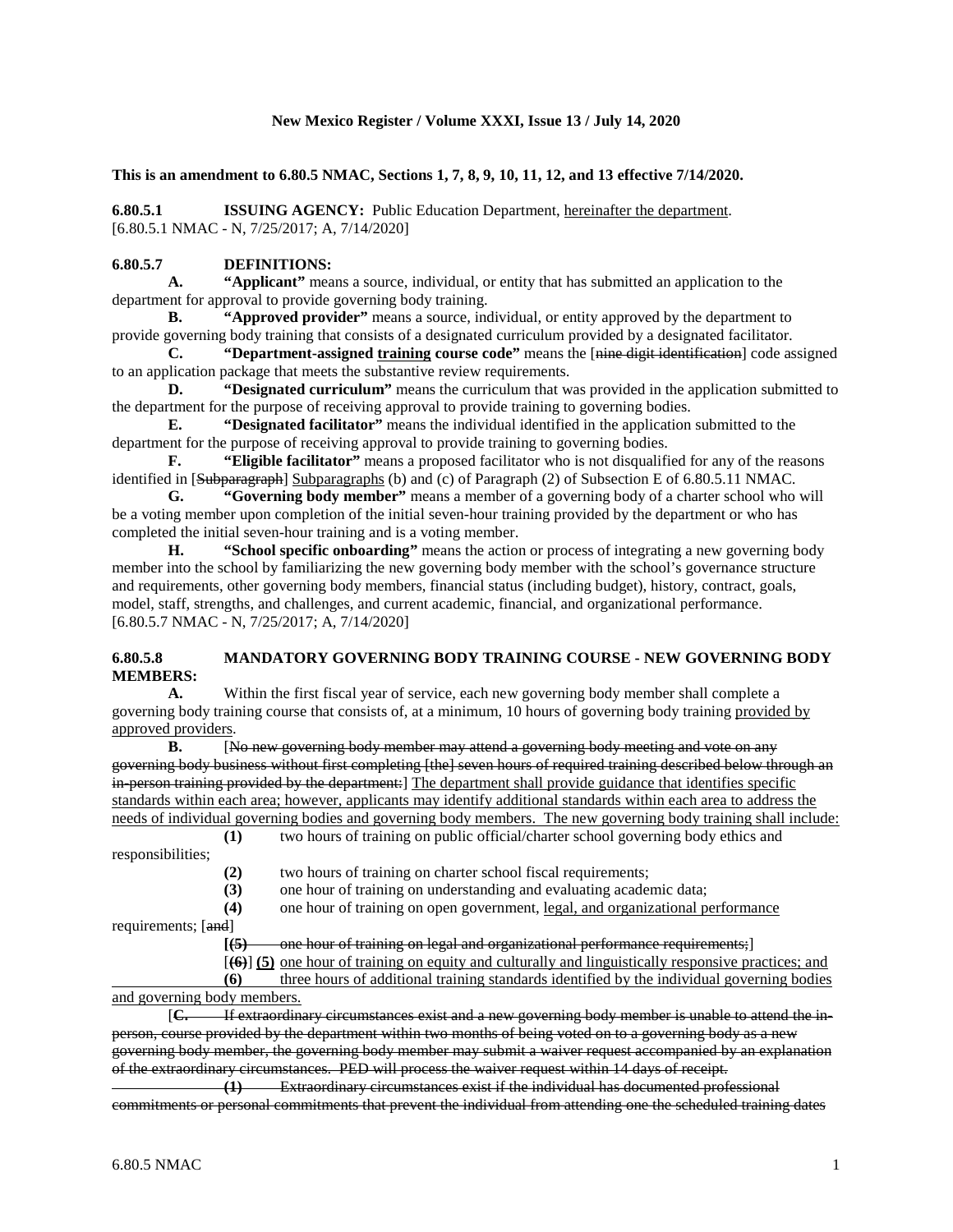or if the trainings being offered are located more than 100 round trip miles from the governing body member's home address.

**(2)** If granted, a waiver will allow the governing body member to complete essential twohour training through a virtual course provided by the department. To meet the requirements of the waiver, the governing body member must score at least eighty percent on an assessment at the end of the course on the first attempt. The governing body member must successfully complete the two-hour virtual training course within one month of being notified by the department that the waiver application is granted. Upon successful completion of the two-hour virtual training course, the governing body member will be allowed to vote. Additionally, the governing body member will be required to complete the seven-hour, in-person course provided by the department within 12 months of beginning service as a governing body member. The governing body member must complete a total of 10 hours of approved training within the first fiscal year of service.

**(3)** The essential two-hour virtual training course taken pursuant to a waiver does count toward the governing body member's 10 hours of mandatory minimum training required by Subsection A of 6.80.5.8 NMAC.

**D.** For those governing body members who have not been granted a waiver, and have completed the seven hours of required training described in Section B of 6.80.5.8 NMAC, the remaining three hours of training required to complete the first year mandatory training course shall be completed during the new governing body member's first fiscal year of service and shall be provided by an approved provider. The training shall consist of: **(1)** extended time within any of the required areas identified above based on the needs

identified by the school's governing body, or<br>
(2) school specific only **(2)** school specific onboarding if the school's administrator or governing body is an approved provider.]

**[E.] C.** If a governing body member resigns his or her term prior to the end of the first fiscal year of service, the additional training hours required for that fiscal year shall be prorated based on the number of full and partial months during which the governing body member served and rounded to the nearest full hour. [6.80.5.8 NMAC - N, 7/25/2017; A, 7/14/2020]

# **6.80.5.9 MANDATORY GOVERNING BODY TRAINING COURSE CONTINUING GOVERNING BODY MEMBERS:**

A. Unless exempted from specific hourly training requirements as [ $\frac{1}{\text{4} \cdot \text{4}}$  described below, each governing body member continuing to serve on a governing body beyond the end of their first fiscal year of service shall annually complete a governing body training course that consists of, at a minimum, eight hours of governing body training provided by approved providers [which address the following areas]. The department shall provide guidance that identifies specific standards within each area; however, applicants may identify additional standards within each area to address the needs of individual governing bodies and governing body members. The continuing governing body training shall include:

**(1)** one hour of training on public official/charter school governing body ethics and responsibilities;

**(2)** three hours of training on charter school fiscal requirements [pursuant to the Public School Finance Act, NMSA 1978 § 22-8-1 et seq.];

**(3)** two hours of training on understanding and evaluating academic data [ $\frac{1}{2}$  including state assessment data, school and teacher accountability systems data and interim and summative academic assessment data];

**(4)** one hour of training on open government, legal, and organizational performance [and] requirements [regarding free public school education; and;

**(5)** one hour of training on understanding and overseeing the organizational performance of a charter school;] and

[**(6)**] **(5)** one hour of training on equity and culturally and linguistically responsive practices.

**B.** Governing body members who have served on a governing body beyond the end of their first fiscal year of their service may be exempted from specific hourly training requirements based on the school's [academic or] fiscal performance.

[**(1)** For any school that has maintained a letter grade of B or better for the three most recent years and has received no rating below C in any area of the report card for the current year, the school's governing body members shall be exempted from the requirement to complete two hours of training relating to understanding and evaluating academic data.]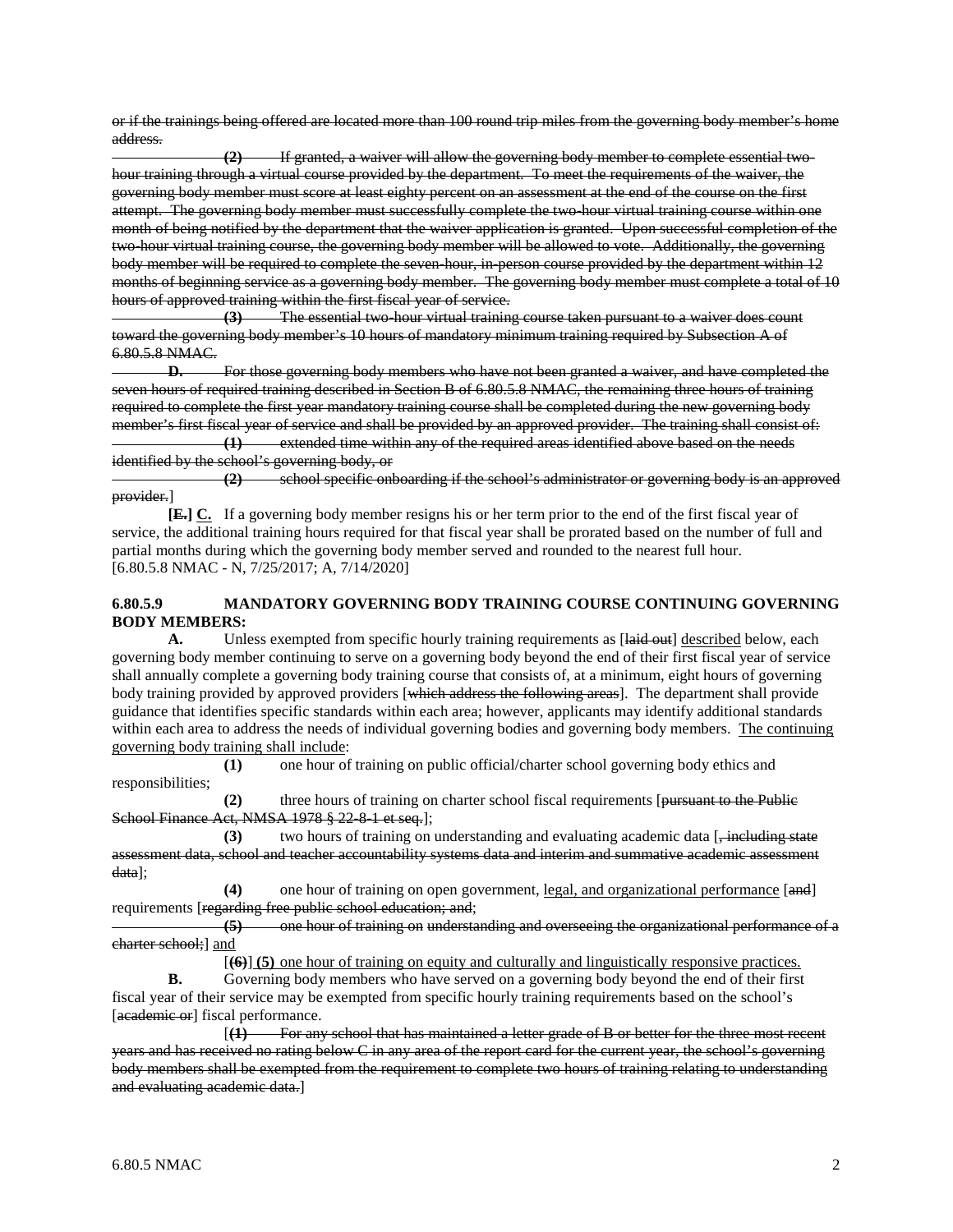**[(2)] (1)** For any school that has received an unmodified annual audit in each of the past three years with no material weaknesses, no multi-year repeat findings, no significant deficiencies, and that has received no more than two compliance findings in the current year, the school's governing body member shall be exempted from [<del>two</del>] one of the [three] two hours of required training relating to charter school fiscal requirements.

**[(3)] (2)** The department [will] shall annually identify the schools that are eligible, under the criteria established above, to claim an exemption for their governing body members.

**C.** The mandatory governing body training course shall be completed in one or multiple sessions during the fiscal year.

**D.** The mandatory governing body training course may not consist of any of the same governing body training that was completed by the governing body member in any of the prior years of the same contract term as long as additional governing body training is available.

**E.** Annually, the governing body training in each of the areas identified above shall be related to specific areas of growth within each area for individual governing bodies or governing body members based on the annual governing body evaluation.

**F.** If a governing body member who is no longer in the first fiscal year of his or her service on the governing body resigns his or her term prior to the end of the fiscal year, the hours required for that fiscal year shall be prorated based on the number of full and partial months during which the governing body member served and rounded to the nearest full hour.

[6.80.5.9 NMAC - N, 7/25/2017; A, 7/14/2020]

# **6.80.5.10 GOVERNING BODY TRAINING REPORTING AND COMPLIANCE:**

A. Annually no later than  $[A_{\text{H}}]$  July 1, each charter school [must] shall ensure the department receives a record of attendance and completion for all governing body members who served on the governing body in the prior fiscal year. The record of attendance and completion may be provided either by the charter school or by the approved provider that provided the governing body training. Records are subject to verification by the department.

**B.** Records of attendance and completion shall include:

**(1)** the name of the governing body member;

**(2)** the name of the school for which the identified governing body member serves on the governing body; and

**(3)** the governing body training's department-assigned training course code.

**C.** Failure to timely provide records of attendance and completion of the required number of governing body training hours for all governing body members who served on the governing body of the school in a fiscal year shall be reported by the department to the authorizer. Additionally, the non-compliance may result in progressive disciplinary action by the department or the authorizer, based on the authority of that entity, which may include but is not limited to:

**(1)** requiring the creation of a corrective action plan and completion of mandatory department-provided governing body training at the expense of the school or governing body member for any noncompliant governing body member who is still serving on the governing body;

**(2)** withholding, by the department, of no more than five percent of the charter school's monthly funding until the school comes into compliance with the requirements when the school has failed to comply with its corrective action plan and has one or more non-compliant members still serving on the governing body;

**(3)** suspension, by the department, of any or all of the governing body's authority when the school has failed to comply with its corrective action plan, funding has been withheld for at least 30 days, and the non-compliant governing body member is still serving on the governing body; and

**(4)** revocation or non-renewal of the school's charter when prior disciplinary action has not resulted in the school [coming into compliance] becoming compliant and has the non-compliant governing body member [is] still serving on the governing body.

[6.80.5.10 NMAC - N, 07/25/2017; A, 7/14/2020]

### **6.80.5.11 GOVERNING BODY TRAINING PROVIDER APPROVAL:**

**A.** No source, individual, or entity may provide governing body training, as defined in the charter schools act, unless it is an approved provider providing a designated curriculum with a designated facilitator. The approved provider may provide, as governing body training, only those designated curricula with the designated facilitators for which it has received approval from the department. Department approvals are valid for a term of 36 months, but may be revoked at any time.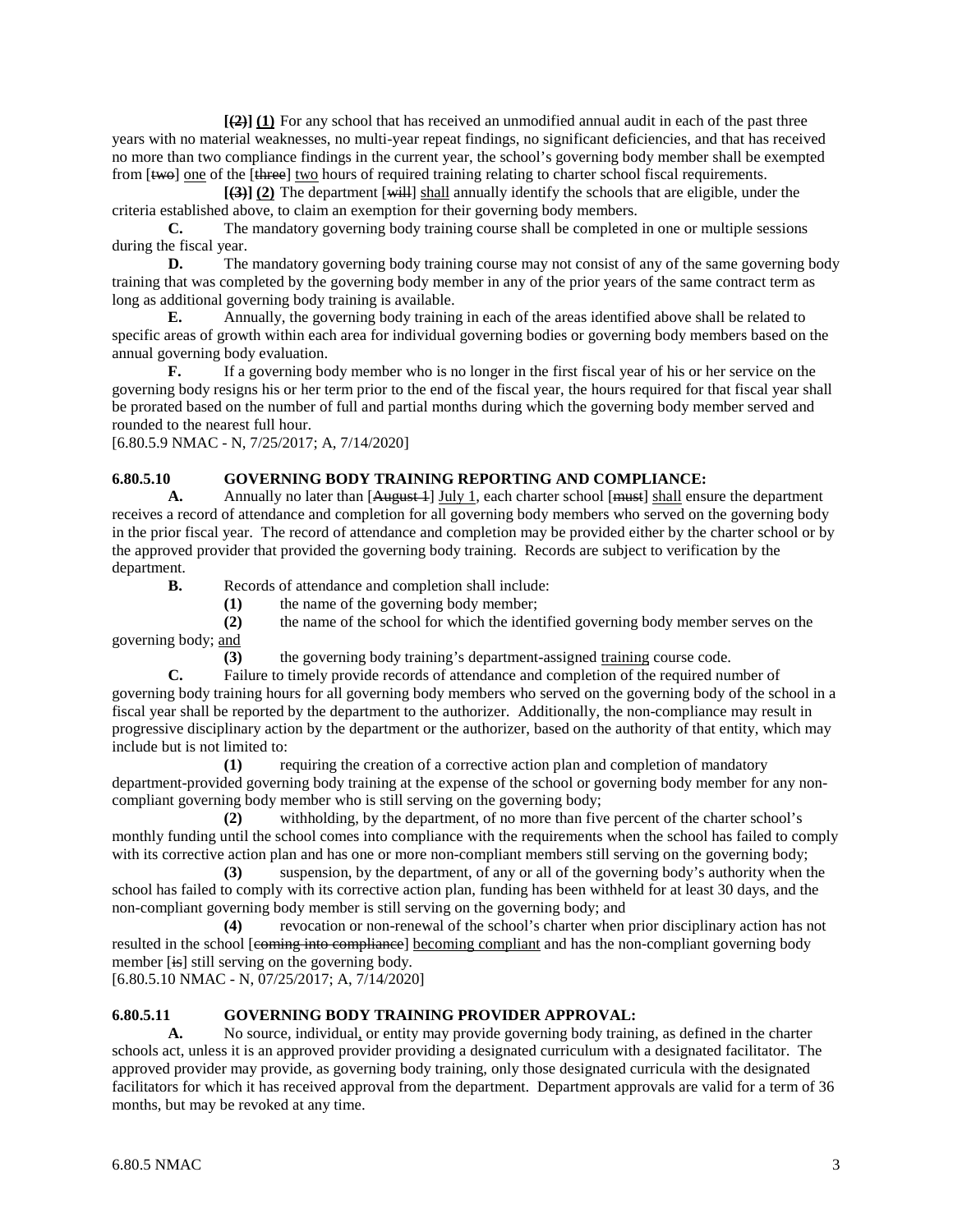**B.** The department shall, at a minimum, accept application packages on a biannual basis from applicants seeking to be approved providers. The department shall publish the application and application deadlines on its website annually no later than January 1. The department may approve trainings provided by the department or other state agencies on its own review without requiring the department or another state agency to apply for approval of the training; this review may also occur upon request from a governing body member.

**C.** Review timeframes. The timeframes for approving or disapproving an application package are:

**(1)** administrative completeness review: 25 days;

**(2)** substantive review: 75 days; and

**(3)** overall: 100 days.

**D.** Administrative review. The administrative completeness review begins the day after the department receives an application package.

**(1)** An application package to provide governing body training shall be administratively

complete if:

**(a)** the application package identifies a specific individual as a proposed facilitator;

**(b)** the application package contains all the required information, materials,

documents, attachments, signatures, and notarizations identified in the application posted on the department's website;

**(c)** all the application package's components are formatted as required;

**(d)** the proposed designated curriculum addresses at least one of the required areas identified in [items] Subsection A of 6.80.5.9 NMAC; and **(e)** all templates are unmodified, completely filled out, and from the current

application package. **(2)** If the application package is administratively incomplete when received, the department

shall provide the applicant a notice of deficiency that states the reasons the application package was found to be administratively incomplete.

**(a)** Upon written notice to the applicant that the application package is administratively incomplete, the department shall close the applicant's file.

**(b)** If the submission deadline has not yet passed, an applicant may correct deficiencies in an administratively incomplete application package and submit a new application package in the same application cycle.

**(3)** An applicant who believes their application was erroneously designated as administratively incomplete may submit a written request for reconsideration to the department within 14 days of the date of notice.

**(a)** The request for reconsideration shall contain a clear statement indicating how the previously submitted application package fulfilled each of the requirements that were identified as having been deficient. The request for reconsideration shall not provide any new or additional information, documents, or materials.

**(b)** A request for reconsideration that does not address each deficiency identified in the notice or that contains new or additional information, documents, or materials shall not be considered and the applicant shall be notified that the request was not submitted according to Subsection D of 6.80.5.11 NMAC, and the applicant's file [is] shall be closed.

**(4)** The department shall review a request for reconsideration that is submitted according to Paragraph (3) of Subsection D of 6.80.5.11 NMAC and provide a decision on the request for reconsideration within 14 days of receipt.

**(a)** If the department determines the application package was erroneously designated as administratively incomplete, the department shall reopen the applicant's file and send a written notice of administrative completeness to the applicant.

**(b)** If the department determines the application package was correctly designated as administratively incomplete, the applicant's file shall remain closed.

**(5)** If the application package is administratively complete, the department shall send a written notice of administrative completeness to the applicant.

**(6)** If the department does not provide a notice of deficiency or administrative completeness to the applicant within the administrative completeness review time frame, the application package is deemed administratively complete.

**E.** Substantive review. The substantive review begins when an application package is determined to be administratively complete.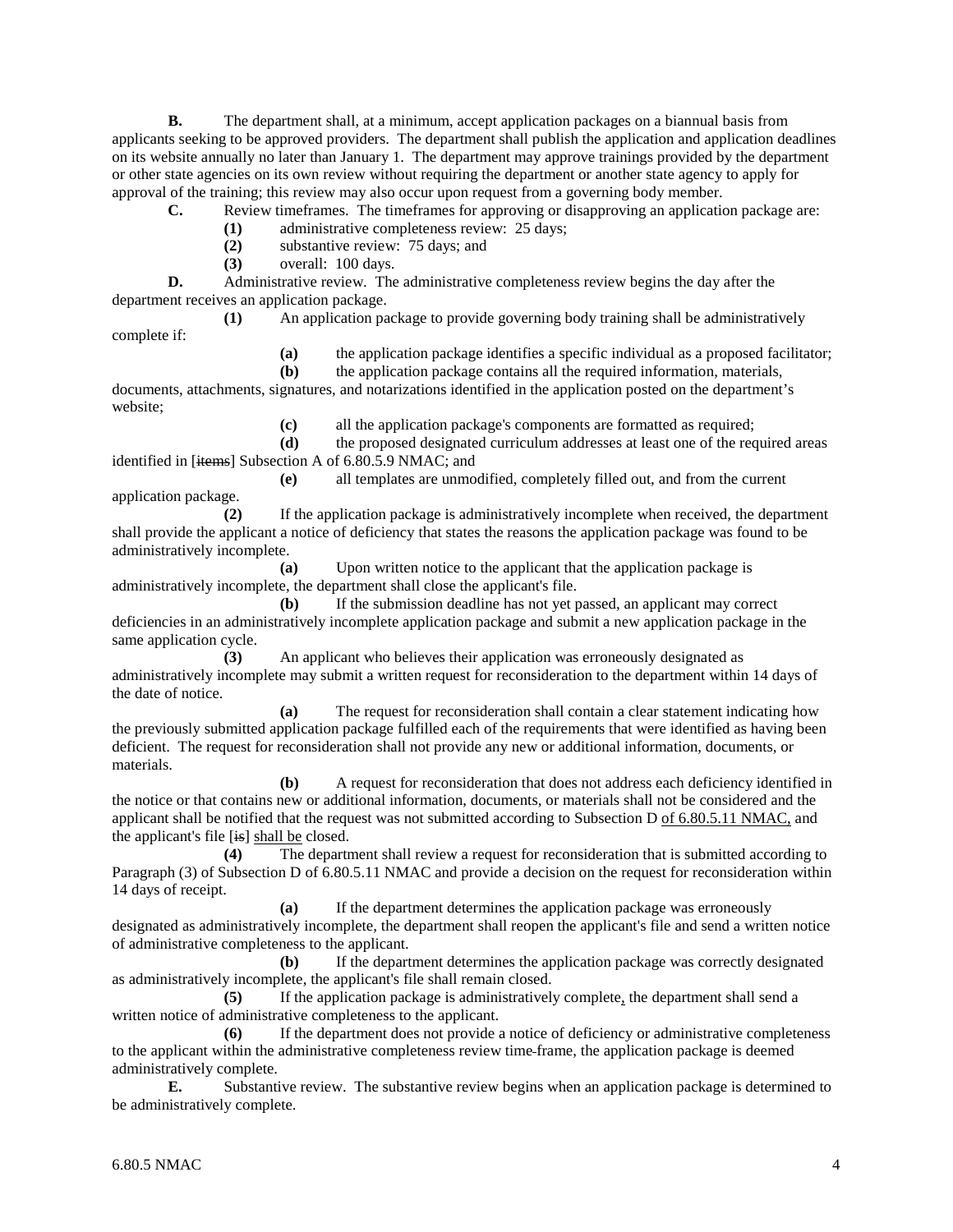**(1)** Within the overall review timeframe, the department shall provide the applicant with written notice of its decision to approve or disapprove the application to provide governing body training.

**(2)** The department shall approve an applicant to provide a designated curriculum with a designated facilitator if the applicant meets the following substantive requirements:

**(a)** the applicant has provided evidence that demonstrates the designated facilitator has knowledge, skills, and experience constituting expertise in the area of the designated curriculum;

**(b)** the designated facilitator proposed by the applicant has not been a governing body member, administrator, senior leader, or business manager of a charter school that had its board of finance suspended or its charter revoked or non-renewed at the time of the activity that was the reason for the suspension, revocation, or non-renewal;

**(c)** the designated facilitator proposed by the applicant has not been convicted of a crime of moral turpitude, [and] has not had a professional license revoked, and has not been subject to disciplinary action for ethical or fiscal misconduct;

**(d)** the applicant has demonstrated that the proposed designated curriculum addresses at least one of the required areas identified in [items] Subsection A of 6.80.5.9 NMAC and is legally and factually accurate;

**(e)** the time allotted or planned for providing the training is sufficient and not excessive for the proposed content and materials provided;

**(f)** if the applicant intends on charging a fee for the governing body training, the fee is reasonable as compared to local and national providers of similar trainings;

**(g)** the proposed designated curriculum is designed to improve governing body members' knowledge, skills, and abilities to fulfill their statutory duties, comply with all applicable laws, and ensure charter schools meet the academic performance expectations of the department and the authorizer;

**(h)** if the training is to be provided virtually, the application includes a technology description that identifies methods that will be used to verify participant engagement throughout the training and terminate the training if the participant is not engaged. Virtual training [must] shall also include an assessment of information understanding and retention at the end of training. The assessment [must] shall be aligned to the training, shall not be passed with a score below eighty percent, and shall not allow multiple attempts by the participant.

[**(i)**] The applicant describes a process it will use to evaluate the quality of the trainings, which includes end of training evaluations completed by all attendees to evaluate:

| $\left[\left(\frac{ii}{ii}\right)\right]$ (i) the knowledge and skill of the facilitator; |                                                         |
|-------------------------------------------------------------------------------------------|---------------------------------------------------------|
| $[\overrightarrow{(\mathbf{iii})}]\overrightarrow{(\mathbf{ii})}$                         | the quality and relevance of the information;           |
| $[(iv)]$ (iii)                                                                            | what actions the attendees will take based on what they |

learned in the governing body training; and

 $[\psi]$  (iv) the value of the governing training in improving the attendees' knowledge, skills, and abilities to fulfill their statutory duties and comply with all applicable laws.

**F.** Upon completion of the substantive review, the department shall provide the applicant a notice of denial or approval.

**(1)** If an application package meets the substantive requirements, the department shall provide a written notice of approval that contains:

- **(a)** the name of the training and facilitator;
- **(b)** the number of approved hours for which the training will be eligible;
- **(c)** the areas identified in Subsection A of 6.80.5.9 NMAC that the training will

fulfill [if any];

- **(d)** the training's department-assigned training course code; and
- **(e)** a copy of the approved application package.

**(2)** If an application package does not meet the substantive requirements, the department shall provide a written notice of denial that contains:

**(a)** a specific description of the reasons the application package did not meet the substantive requirements; and

**(b)** a copy of the denied application package.

**G.** An applicant that receives a notice of denial may submit a revised application package and written request for reconsideration to the department within 14 days of the date of notice.

**(1)** The request for reconsideration shall contain: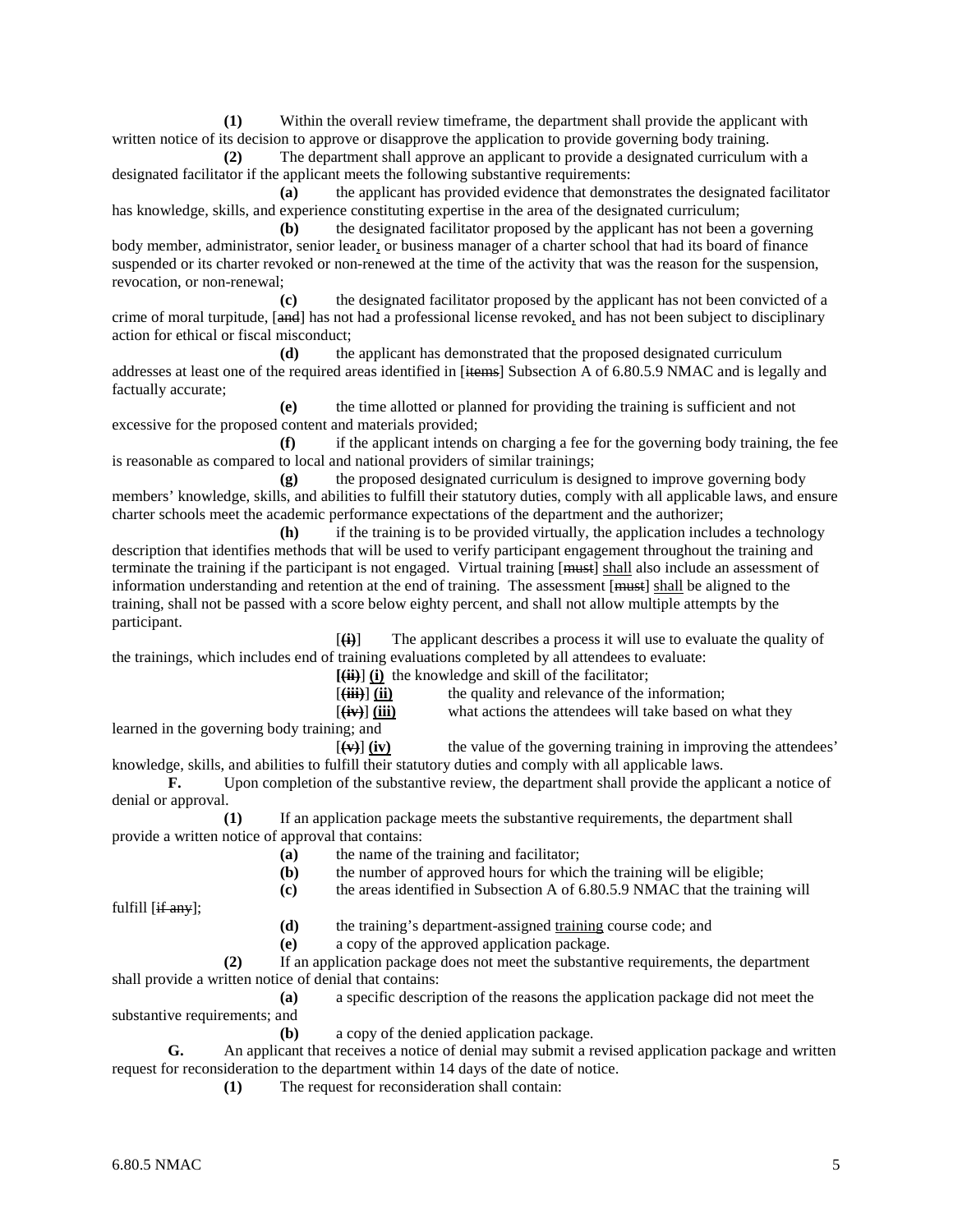**(a)** a clear statement indicating how the previously submitted application package has been revised to address the deficiencies identified in the written notice of denial; and

**(b)** a revised application package with changes tracked with strikeouts and red, underlined insertions.

**(2)** A request for reconsideration that does not address each deficiency identified in the notice shall not be considered, [and] the applicant shall be notified that the request was not submitted according to Subsection D of 6.80.5.11 NMAC, and the applicant's file [is] shall be closed.

**H.** The department shall review a revised application package and request for reconsideration that is submitted according to Subsection G of this section and provide a decision on the request for reconsideration within 21 days of receipt.

**(1)** If the department determines the revised application package meets the substantive requirements, the department shall provide a written notice of approval in accordance with Paragraph (1) of Subsection F of 6.8.50.11 NMAC.

**(2)** If the department determines the revised application package does not meet the substantive requirements, the department shall provide a written notice of final action and denial in accordance with Paragraph (2) of Subsection F of 6.8.50.11 NMAC. The applicant may submit a new application pursuant to any established application deadlines.

[6.80.5.11 NMAC - N, 7/25/2017; A, 7/14/2020]

### **6.80.5.12 APPROVED GOVERNING BODY TRAINING REPORTING REQUIREMENTS:**

A. Annually no later than [August 4] July 1, each approved provider [must] shall submit a report to the department on all trainings provided during the prior fiscal year and all planned or proposed dates to provide training in the upcoming year.

**(1)** For each training provided in the prior fiscal year, the report shall include:

**(a)** the date;

**(b)** the training's department-assigned training course code;

**(c)** the name of each governing body member attendee and the charter school on whose governing body they serve;

**(d)** sign in and sign out sheets for all attendees;

**(e)** for virtual trainings, the score on each assessment taken and the summary of participant engagement; and

**(f)** copies of [or] a summary of the attendees' end of training evaluations.

**(2)** For all confirmed or proposed dates for the upcoming year, the report shall include:

- **(a)** whether the governing body training is proposed or confirmed;
	- **(b)** the date and start time;
	- **(c)** the training's department-assigned training course code;
	- **(d)** the proposed location of the training;
- **(e)** whether the training is open for general attendance by governing body members or is being offered to a specific, limited audience;
	- **(f)** the cost of the training; and

**(g)** the process for registration if the training is open for general attendance by governing body members.

**B.** For any governing body trainings that were not reported as proposed trainings in the [August 1] July 1 report to the department, the approved provider [must] shall provide written notice to the department at least 14 days prior to providing governing body training. The notice shall include the information identified in Paragraph (2) of Subsection A of  $6.80.5.12$  NMAC.<br>C. Each approved provide

Each approved provider [<del>must</del>] shall provide the department with written notice within seven days if at any time the designated facilitator's status as an eligible facilitator changes for the reasons outlined in Items  $[\ddot{ii}$ iv)] (i-iv) of Subparagraph (h) of Paragraph (2) of Subsection E of 6.80.5.11 NMAC.

**D.** Annually no later than July 30, the department shall publish a list of all governing body trainings that are open for general attendance by governing body members on the department's website.

- **(1)** The listing shall include:
	- **(a)** the date and start time;
	- **(b)** the training and facilitator name;
	- **(c)** the training's department-assigned training course code;
	- **(d)** the location of the training, if available;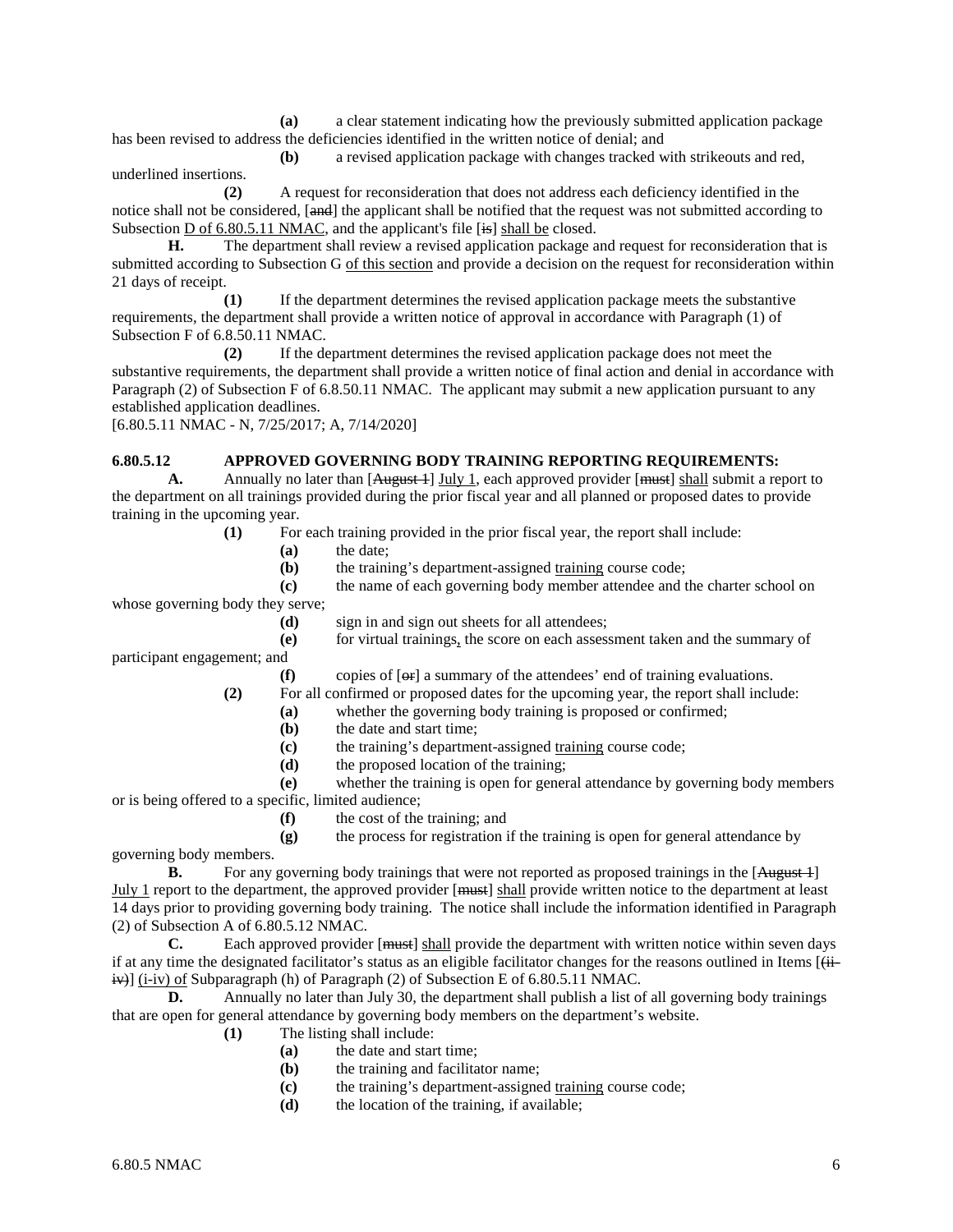- **(e)** the number of approved hours for which the training will be eligible;
- **(f)** the requirements identified in Subsection A of 6.80.5.9 NMAC that the training

will fulfill;

- **(g)** the cost of the training;
- **(h)** the process for registration; and
- **(i)** whether the governing body training is proposed or confirmed.

**(2)** Within seven days of receipt of notice that governing body training will be provided, for which the department did not receive notice in the annual reports, the department shall update the listing on its website with the information identified in Subsection C of 6.80.5.12 NMAC.

**E.** Annually no later than August 15, the department shall publish on its website the prior year reports, described in Paragraph (1) of Subsection A of 6.80.5.12 NMAC, from each approved provider.

**F.** Failure to timely provide the reports required in Subsections A and B of 6.80.5.12 NMAC may result in revocation or suspension of the approved provider status. [6.80.5.12 NMAC - N, 7/25/2017; A, 7/14/2020]

# **6.80.5.13 SUSPENSION OR REVOCATION OF APPROVAL OF GOVERNING BODY**

**TRAINING:**

**A.** Any approved provider may have that approval suspended or revoked for the following reasons:

- **(1)** Failure to timely provide the reporting identified in 6.80.5.12 NMAC, including:
	- **(a)** annual reports; or
	- **(b)** reports of trainings that will be provided that were not identified in the annual

reports.

any of the following:

**(2)** A change in the status of the designated facilitator as an eligible facilitator as a result of

**(a)** the charter school of which the designated facilitator is a governing body member, administrator, senior leader, or business manager has its board of finance suspended or its charter revoked or non-renewed, and the designated facilitator was in the role at the school at the time of the activity that was the reason for the suspension, revocation, or non-renewal; or

**(b)** the designated facilitator is convicted of a crime of moral turpitude,  $[\Theta_f^{\dagger}]$  has a professional license revoked, or has been subject to disciplinary action for ethical or fiscal misconduct.

**(3)** Failure to keep appropriate and accurate governing body training records, which may include:

- **(a)** falsifying attendance records for any governing body member;
- **(b)** failing to provide or collect responses to the end of training survey;
- **(c)** failing to provide verification of completion or attendance; or
- **(d)** failing to keep sign-in and sign-out logs.

**(4)** Providing a governing body training that is not approved while identifying the training as approved, which may include:

- **(a)** using a facilitator other than the designated facilitator;
- **(b)** using a curriculum other than the designated curriculum;
- **(c)** charging a fee in excess of the reasonable fee identified in the application; or
- **(d)** providing training for a time period that is substantially shorter than the time for

which the training is approved.

**B.** If the department determines there is reason to suspend or revoke the approved provider status, the department shall provide a written notice of contemplated revocation or suspension.

- **(1)** The notice shall contain:
	- **(a)** the training course codes and names for which the revocation or suspension is
	- **(b)** a specific description of the reasons for the suspension or revocation;
	- **(c)** if the department is proposing a suspension, the term and scope of the

suspension; and

being considered;

**(d)** the process for responding to the notice of contemplated revocation or suspension.

**(2)** An approved provider that receives a written notice of contemplated revocation or suspension may submit a response within 14 days  $[**or**]$  of receiving the notice. The response shall contain: